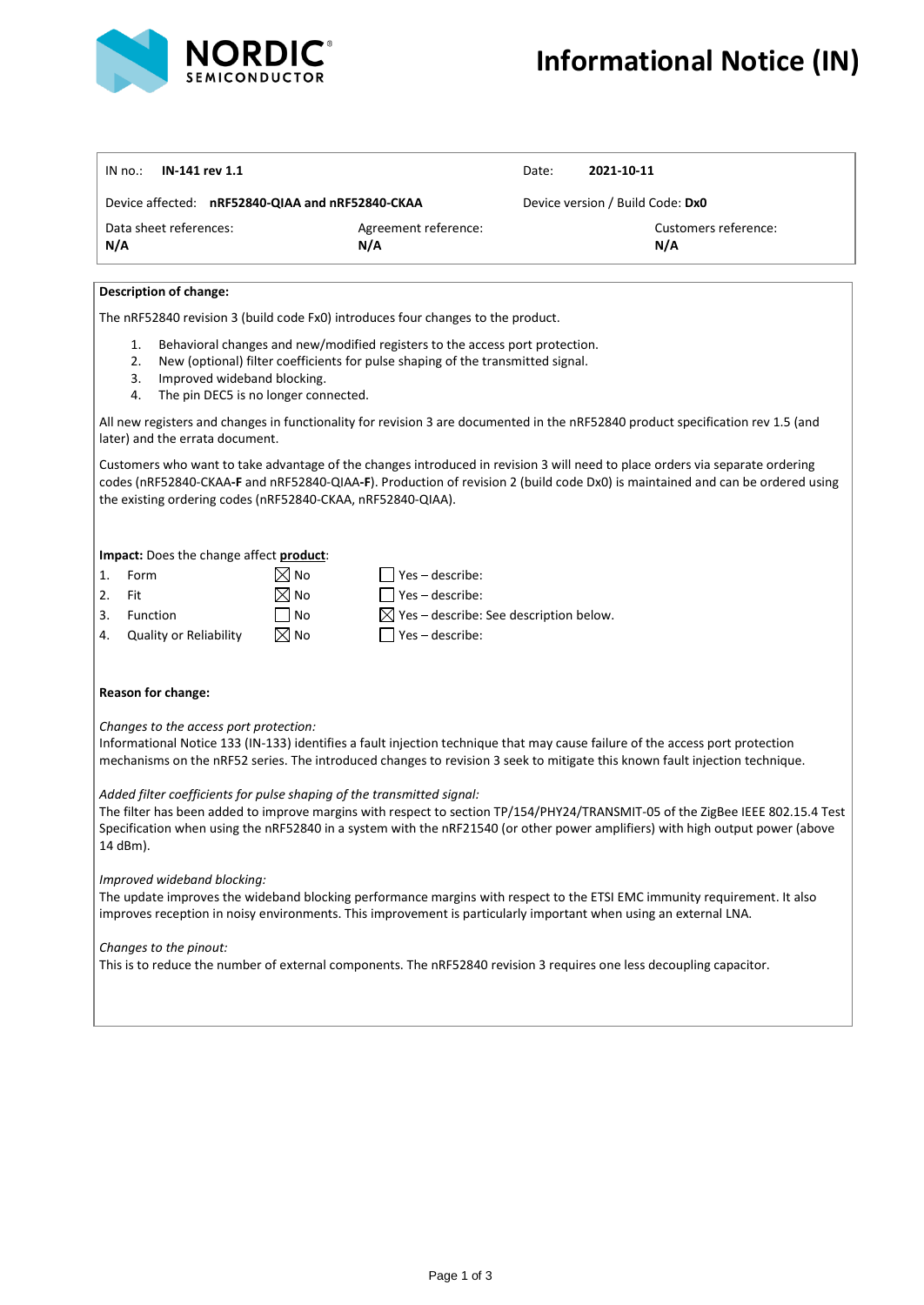



### **Consequences of change:**

*Access port protection:*

In factory state, the nRF52840 revision 3 comes with the access port protection enabled. An ERASEALL command via the control access port (CTRL-AP) is required to enable access.

In order to lock the device debug port, execute the following steps to enable the access port protection:

- 1. Start with a CTRL-AP ERASEALL operation.
- 2. Program code compiled with MDK 8.40.2 or later, with ENABLE\_APPROTECT defined.
- 3. Write Enabled (0x00) to UICR.APPROTECT
- 4. Perform a hard reset to protect the device. The programmed code from step 2 will write APPROTECT.FORCEPROTECT to Force (0x00).

To unlock device debug port (for debugging etc.), execute the following steps to disable the access port protection:

- 1. Start with a CTRL-AP ERASEALL operation.
- 2. Program code compiled with MDK 8.40.2 or later, without ENABLE\_APPROTECT defined.
- 3. Write HwDisabled (0x5A) to UICR.APPROTECT
- 4. Perform any reset to run the code. The programmed code from step 2 will open access port by writing to APPROTECT.DISABLE during startup.

If an nRF52840 revision 3 is programmed with software compiled with earlier versions of the MDK than 8.40.2 the debug port will be locked. However, the APPROTECT.FORCEPROTECT will not be written to Force (0x0), and the errata workarounds implemented in the MDK may not be applied to revision 3. Thus, it is required to upgrade to the latest MDK (MDK 8.40.2 or later) to ensure correct behavior.

## *Added filter coefficients for pulse shaping of the transmitted signal:*

No consequence unless the filter is activated as described in FTPAN-254. If the filter is activated, it reduces the power emitted in adjacent RF channels when transmitting in IEEE802.15.4 mode.

## *Improved wide band blocking:*

The blocking performance improvement will be in the order of 10-15 dB for frequency offsets of 50-300 MHz from the carrier frequency compared to previous nRF52840 revisions.

### *Changes to pin-out:*

Existing PCB designs for the nRF52840 (rev. 2 and earlier) are compatible with the nRF52840 revision 3 without performance degradation. For new designs an updated bill of material for the reference schematic is available in the product specification rev. 1.5 or later. The new bill of material requires one less decoupling capacitor.

*Tele regulatory and Bluetooth certification:*

The new revision has no impact on ETSI, FCC or Bluetooth certifications unless the new pulse shaping filter is enabled.

# **Verification of change:**

The new build code was qualified according to Nordic Semiconductor's standard product approval and quality procedures.